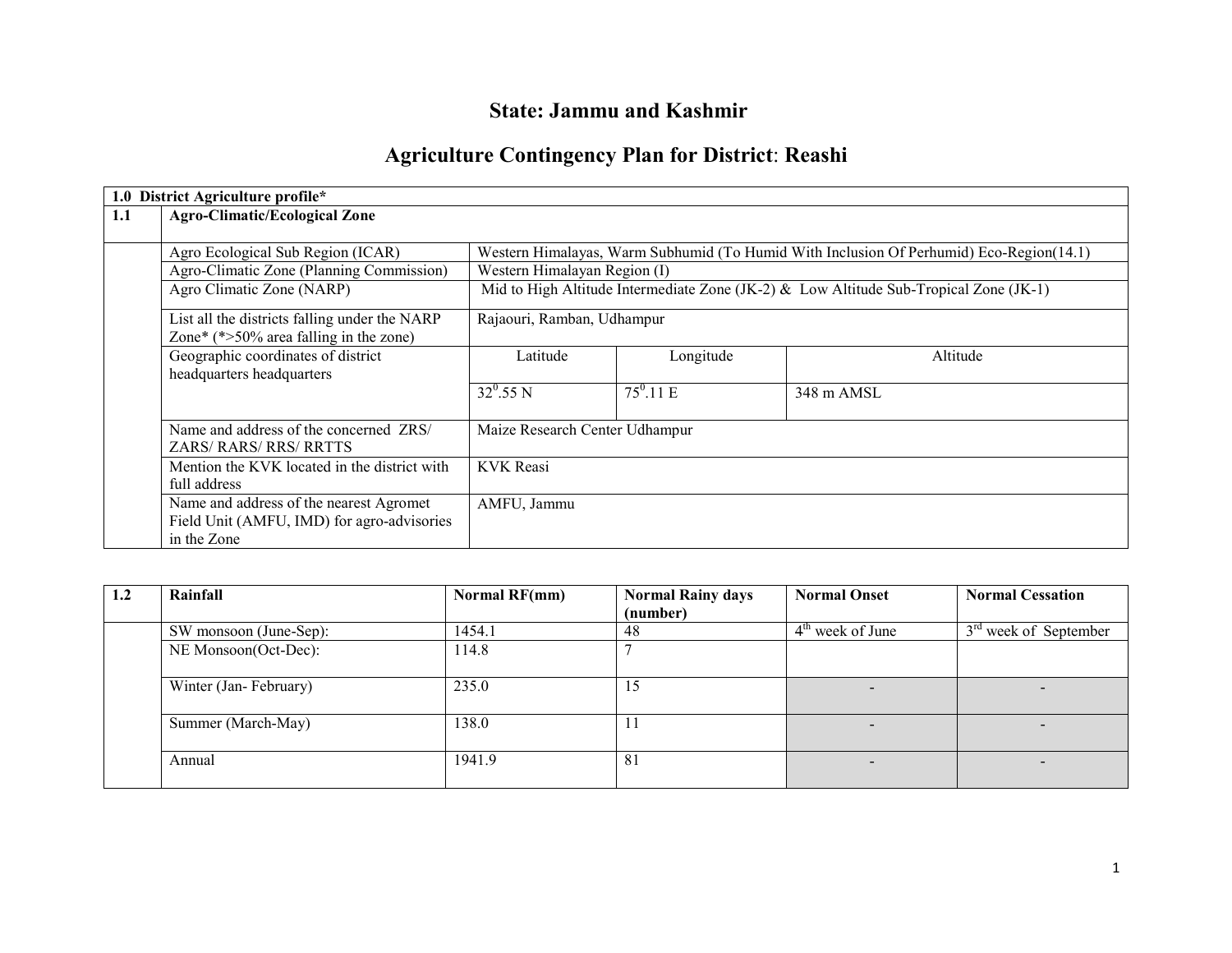| 1.3 | Land use         | Geographical | Cultivable | Forest                   | Land under       | Permanent | Cultivable | Land   | Barren and   | Current | Other   |
|-----|------------------|--------------|------------|--------------------------|------------------|-----------|------------|--------|--------------|---------|---------|
|     | pattern of the   | area         | area       | area                     | non-             | pastures  | wasteland  | under  | uncultivable | fallows | fallows |
|     | district (latest |              |            |                          | agricultural use |           |            | Misc.  | land         |         |         |
|     | statistics)      |              |            |                          |                  |           |            | tree   |              |         |         |
|     |                  |              |            |                          |                  |           |            | crops  |              |         |         |
|     |                  |              |            |                          |                  |           |            | and    |              |         |         |
|     |                  |              |            |                          |                  |           |            | groves |              |         |         |
|     | Area (ha)        | -            |            | $\overline{\phantom{0}}$ |                  |           |            |        |              |         |         |
|     |                  |              |            |                          |                  |           |            |        |              |         |         |

| 1.4 | Major Soils (common names like red<br>sandy loam deep soils (etc.,)* | Area $(900 \text{ ha})**$ | Percent (%) of total geographical area |
|-----|----------------------------------------------------------------------|---------------------------|----------------------------------------|
|     | 1. Clayey loam                                                       |                           |                                        |
|     | 2. Sandy loam                                                        |                           |                                        |
| 1.5 | <b>Agricultural land use</b>                                         | Area $('000 ha)$          | Cropping intensity %                   |
|     | Net sown area                                                        | 26346                     | 147                                    |
|     | Area sown more than once                                             | $\overline{\phantom{0}}$  |                                        |
|     | Gross cropped area                                                   | 38783                     |                                        |

| 1.6 | Irrigation                              | Area (ha)      |             |                                       |  |  |  |  |
|-----|-----------------------------------------|----------------|-------------|---------------------------------------|--|--|--|--|
|     | Net irrigated area                      | 1746           |             |                                       |  |  |  |  |
|     | Gross irrigated area                    |                |             |                                       |  |  |  |  |
|     | Rainfed area                            |                |             |                                       |  |  |  |  |
|     | <b>Sources of Irrigation</b>            | Number         | Area (ha)   | Percentage of total irrigated area    |  |  |  |  |
|     | Canals                                  |                | 1719        |                                       |  |  |  |  |
|     | Tanks                                   |                |             |                                       |  |  |  |  |
|     | Open wells                              |                |             |                                       |  |  |  |  |
|     | Bore wells                              |                |             |                                       |  |  |  |  |
|     | Lift irrigation schemes                 |                |             |                                       |  |  |  |  |
|     | Micro-irrigation                        |                |             |                                       |  |  |  |  |
|     | Other sources (please specify)          |                | 27          |                                       |  |  |  |  |
|     | <b>Total Irrigated Area</b>             |                |             |                                       |  |  |  |  |
|     | Pump sets                               |                |             |                                       |  |  |  |  |
|     | No. of Tractors                         |                |             |                                       |  |  |  |  |
|     | Groundwater availability and use* (Data | No. of blocks/ | $(\%)$ area | Quality of water (specify the problem |  |  |  |  |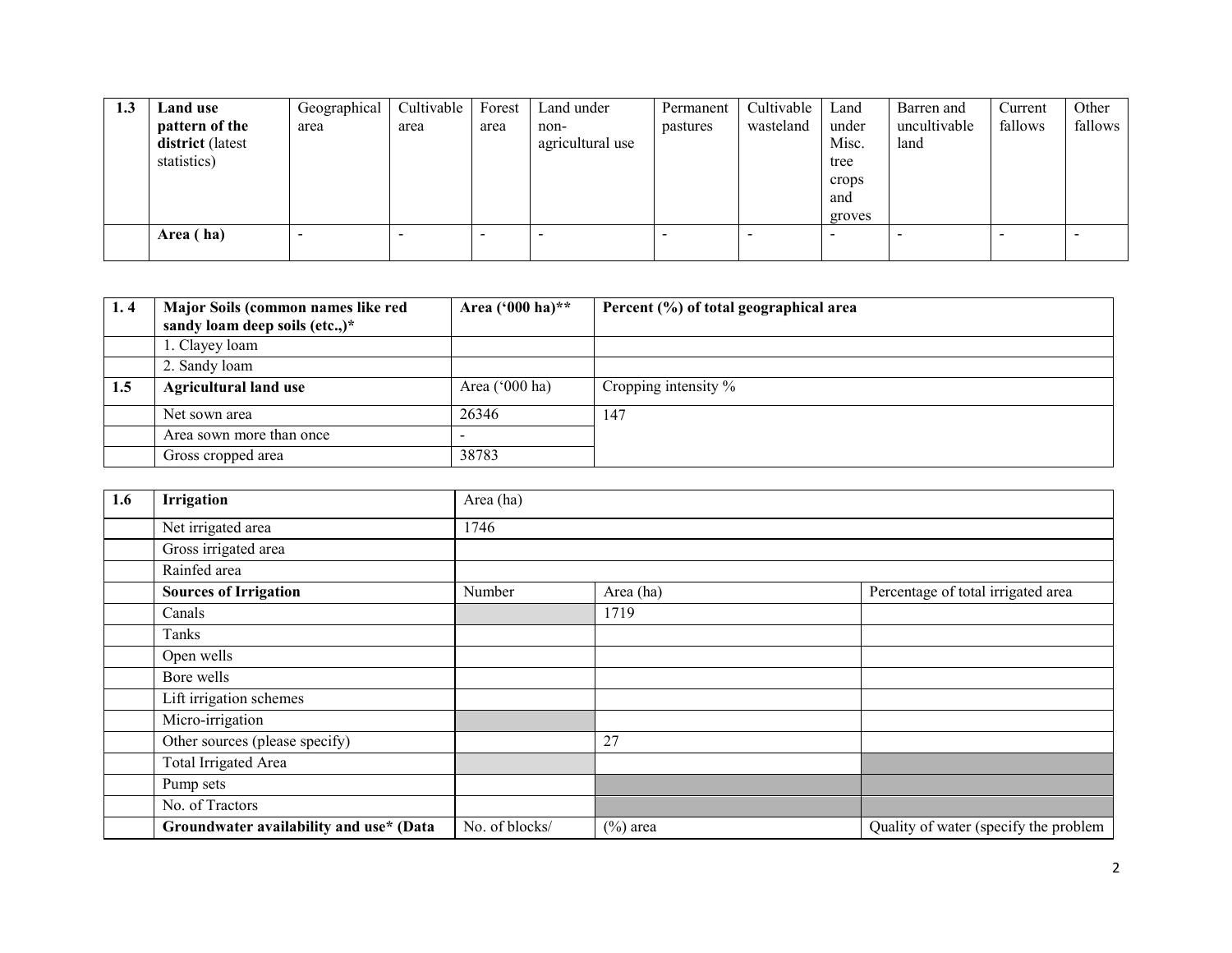| source: State/Central Ground water                                                                           | Tehsils | such as high levels of arsenic, |
|--------------------------------------------------------------------------------------------------------------|---------|---------------------------------|
| <b>Department /Board)</b>                                                                                    |         | fluoride, saline etc)           |
| Over exploited                                                                                               |         |                                 |
| Critical                                                                                                     |         |                                 |
| Semi-critical                                                                                                |         |                                 |
| Safe                                                                                                         |         |                                 |
| Wastewater availability and use                                                                              |         |                                 |
| Ground water quality                                                                                         |         |                                 |
| *over-exploited: groundwater utilization > 100%; critical: 90-100%; semi-critical: 70-90%; safe: $\leq 70\%$ |         |                                 |

### 1.7 Area under major field crops & horticulture (as per latest figures) (Specify year \_\_\_\_\_\_\_\_\_\_\_\_ eg., 2008-09)

| 1.7 | <b>Major field crops</b><br>cultivated | Area ('000 ha) |                          |                          |                          |         |                          |                          |                |
|-----|----------------------------------------|----------------|--------------------------|--------------------------|--------------------------|---------|--------------------------|--------------------------|----------------|
|     |                                        |                | <b>Kharif</b>            |                          |                          | Rabi    |                          |                          |                |
|     |                                        | Irrigated      | Rainfed                  | <b>Total</b>             | <b>Irrigated</b>         | Rainfed | <b>Total</b>             | <b>Summer</b>            | Grand<br>total |
|     | Paddy                                  | 1.451          | $\sim$                   | $\overline{\phantom{0}}$ | $\sim$                   |         | $\blacksquare$           | $\overline{\phantom{a}}$ |                |
|     | Maize                                  | $\blacksquare$ | $\overline{\phantom{a}}$ | $\overline{\phantom{0}}$ | $\overline{\phantom{a}}$ | 21.938  | $\blacksquare$           | $\overline{\phantom{a}}$ |                |
|     | Wheat                                  | $\blacksquare$ | $\sim$                   | $\blacksquare$           | $\sim$                   | 13.773  | $\blacksquare$           | $\sim$                   |                |
|     | Millets                                | $\blacksquare$ | $\overline{\phantom{a}}$ | $\blacksquare$           | $\overline{\phantom{a}}$ | 0.471   | $\blacksquare$           | $\overline{\phantom{a}}$ |                |
|     | Pulses                                 | $\blacksquare$ | $\overline{\phantom{a}}$ | $\overline{\phantom{0}}$ | $\blacksquare$           | 0.432   | $\overline{\phantom{0}}$ | $\overline{\phantom{a}}$ |                |

| Horticulture crops –<br><b>Fruits</b> | Area ('000 ha) |                  |         |  |  |
|---------------------------------------|----------------|------------------|---------|--|--|
|                                       | <b>Total</b>   | <b>Irrigated</b> | Rainfed |  |  |
| <b>Apple</b>                          |                |                  | 886 ha  |  |  |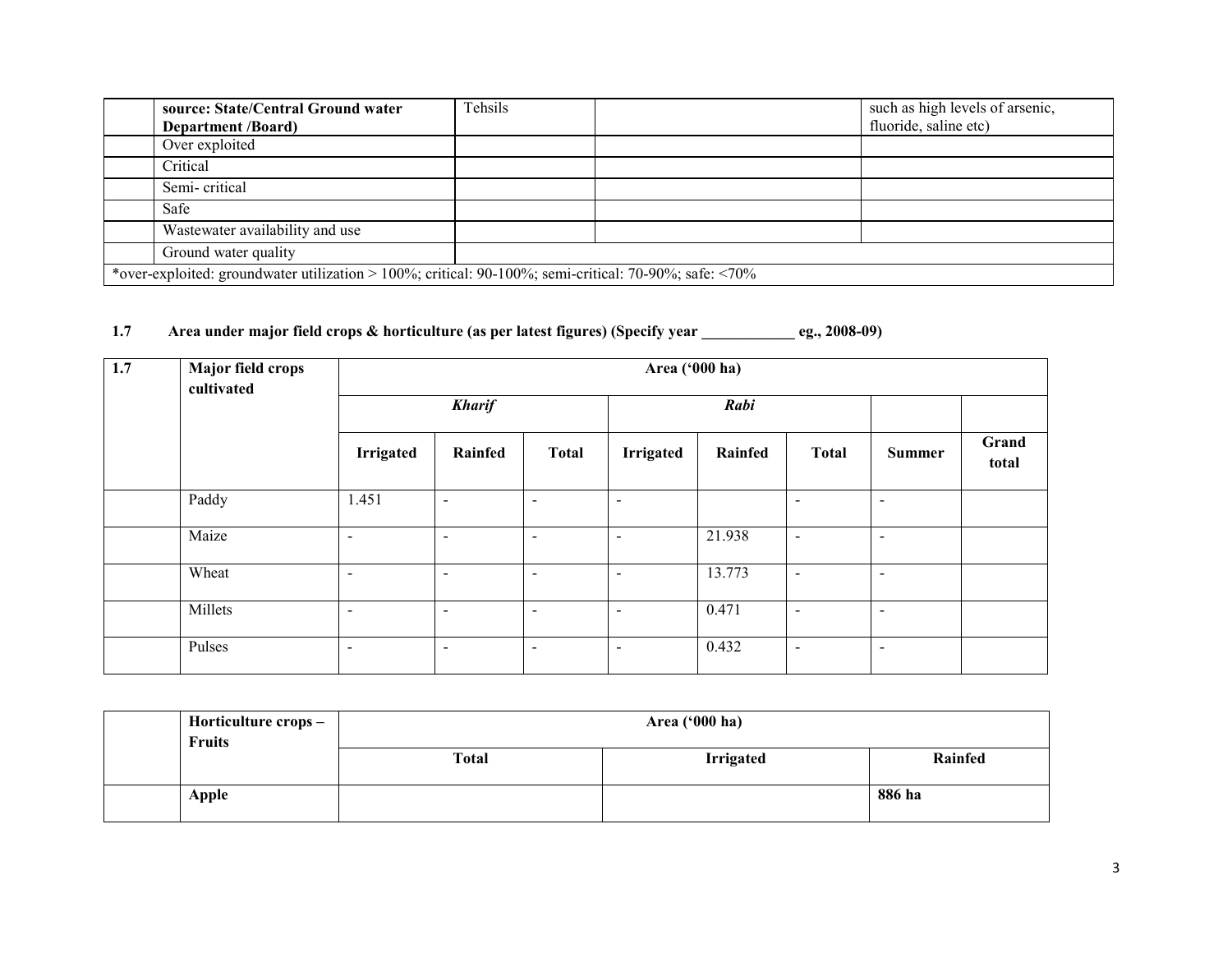| Pear                                                                                                                                                        |          | $306$ ha       |
|-------------------------------------------------------------------------------------------------------------------------------------------------------------|----------|----------------|
| <b>Citrus</b>                                                                                                                                               |          | 1643.50 ha     |
| <b>Mango</b>                                                                                                                                                |          | 373.10 ha      |
| Guava                                                                                                                                                       |          | 163.49 ha      |
| Horticulture crops-<br><b>Vegetables</b>                                                                                                                    |          | $\blacksquare$ |
| <b>Medicinal and</b><br><b>Aromatic crops</b>                                                                                                               |          | $\blacksquare$ |
| <b>Plantation crops</b>                                                                                                                                     |          | $\blacksquare$ |
| <b>Fodder crops</b>                                                                                                                                         |          | L.             |
| Total fodder crop<br>area                                                                                                                                   |          | $\blacksquare$ |
| Grazing land,<br>reserve areas etc                                                                                                                          | 10907 ha | $\blacksquare$ |
| <b>Availability of</b><br>unconventional<br>feeds/by products<br>eg., breweries waste,<br>food processing,<br>fermented feeds<br>bamboo shoots, fish<br>etc |          | $\blacksquare$ |
| Sericulture etc<br>Other agro<br>enterprises<br>(mushroom<br>cultivation etc                                                                                |          | $\frac{1}{2}$  |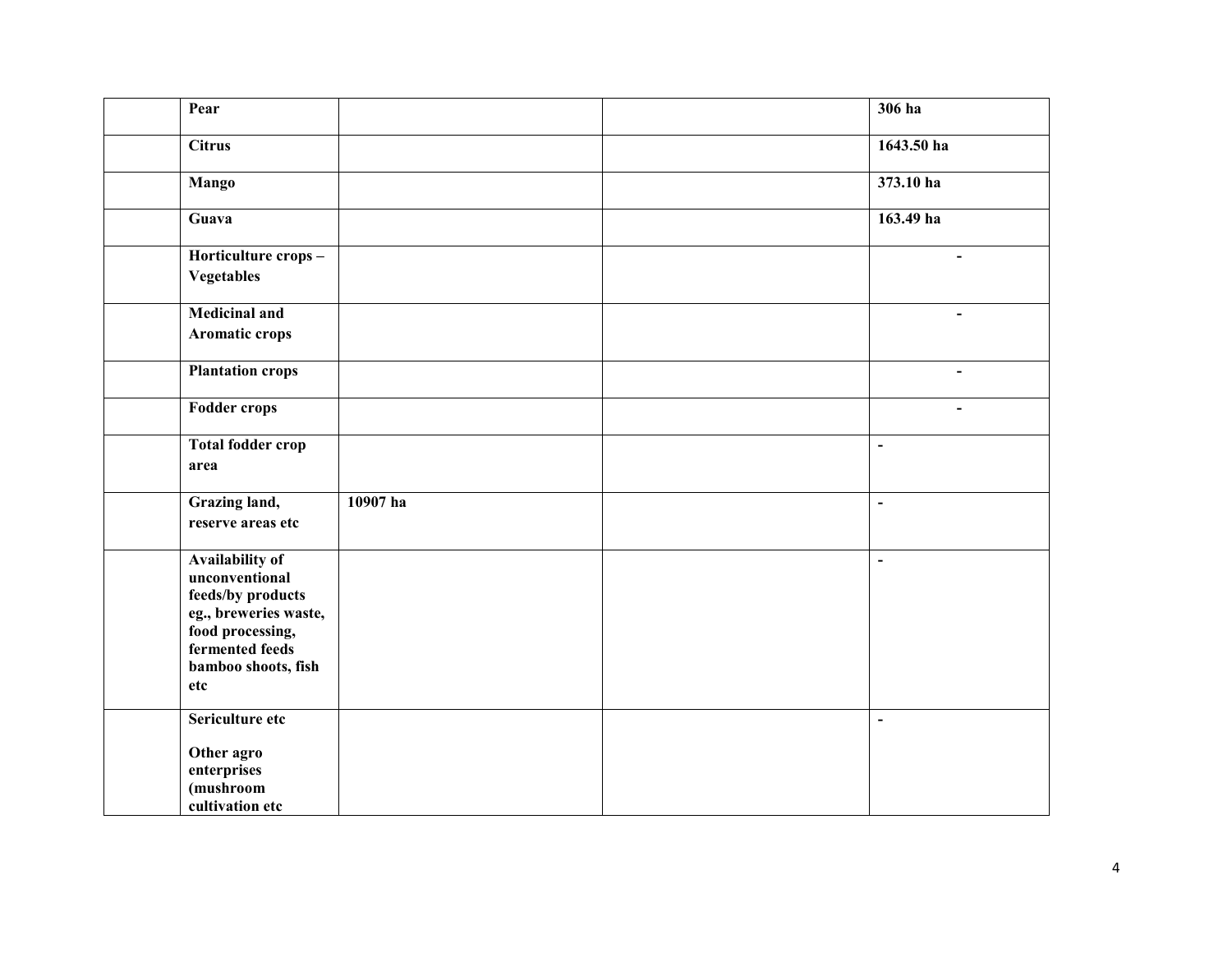| specify)                |  |  |
|-------------------------|--|--|
| <b>Others (specify)</b> |  |  |

| 1.8  | <b>Livestock</b>                                  |                        | Male ('lakhs) |                           |                    | Female ('lakhs)                          |             |                                                        | <b>Total (lakhs)</b>              |
|------|---------------------------------------------------|------------------------|---------------|---------------------------|--------------------|------------------------------------------|-------------|--------------------------------------------------------|-----------------------------------|
|      | Indigenous cattle                                 |                        | 0.485         |                           | 0.904              |                                          |             | 1.715                                                  |                                   |
|      | Improved / Crossbred cattle                       |                        |               |                           |                    |                                          |             |                                                        |                                   |
|      | Buffaloes (local low yielding)                    |                        | 0.272         |                           | 0.567              |                                          |             | 1.142                                                  |                                   |
|      | <b>Improved Buffaloes</b>                         |                        |               |                           |                    |                                          |             |                                                        |                                   |
|      | Goat                                              |                        |               |                           |                    |                                          |             | 1.822                                                  |                                   |
|      | Sheep                                             |                        |               |                           |                    |                                          |             | 3.135                                                  |                                   |
|      | Pig                                               |                        |               |                           |                    |                                          |             |                                                        |                                   |
|      | Mithun                                            |                        |               |                           |                    |                                          |             |                                                        |                                   |
|      | Yak                                               |                        |               |                           |                    |                                          |             |                                                        |                                   |
|      | Others (Horse, mule, donkey etc., specify)        |                        |               |                           |                    |                                          |             | 0.11; 0.1                                              |                                   |
|      | Commercial dairy farms (Number)                   |                        |               |                           |                    |                                          |             |                                                        |                                   |
| 1.9  | <b>Poultry</b>                                    |                        | No. of farms  | Total No. of birds ('000) |                    |                                          |             |                                                        |                                   |
|      | Commercial                                        |                        |               |                           |                    | 1.575 lakhs                              |             |                                                        |                                   |
|      | Backyard                                          |                        |               |                           |                    |                                          |             |                                                        |                                   |
| 1.10 | Fisheries (Data source: Chief Planning Officer)   |                        |               |                           |                    |                                          |             |                                                        |                                   |
|      | A. Capture                                        |                        |               |                           |                    |                                          |             |                                                        |                                   |
|      | i) Marine (Data Source:<br>Fisheries Department)  | No. of fishermen       |               | <b>Boats</b>              |                    |                                          | <b>Nets</b> |                                                        | <b>Storage</b><br>facilities (Ice |
|      |                                                   | 306 (registered)       | Mechanized    |                           | Non-<br>mechanized | Mechanized<br>(Trawl nets,<br>Gill nets) |             | Non-mechanized<br>(Shore Seines, Stake &<br>trap nets) | plants etc.)                      |
|      |                                                   |                        |               |                           |                    |                                          |             |                                                        |                                   |
|      | ii) Inland (Data Source:<br>Fisheries Department) | No. Farmer owned ponds |               |                           |                    | <b>No. of Reservoirs</b>                 |             | No. of village tanks                                   |                                   |
|      |                                                   |                        |               |                           |                    |                                          |             |                                                        |                                   |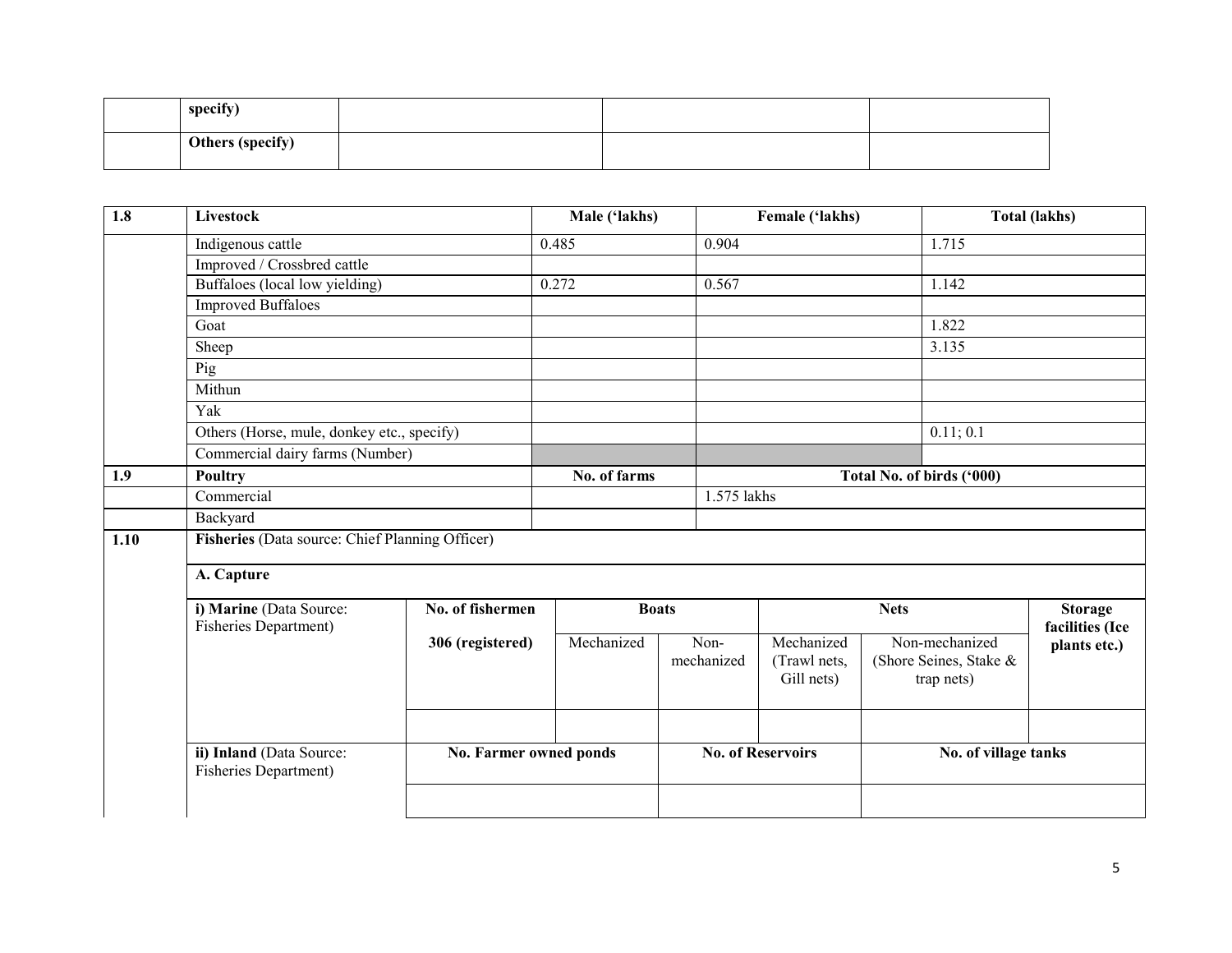| <b>B.</b> Culture                                           |                        |              |                               |
|-------------------------------------------------------------|------------------------|--------------|-------------------------------|
|                                                             | Water Spread Area (ha) | Yield (t/ha) | <b>Production ('000 tons)</b> |
| i) Brackish water (Data Source: MPEDA/Fisheries Department) |                        |              | $2415$ gtls                   |
| ii) Fresh water (Data Source: Fisheries Department)         |                        |              |                               |
| <b>Others</b>                                               |                        |              |                               |

#### 1.11 Production and Productivity of major crops

| 1.11 | Name of crop                                                              | Kharif                |                                                                   | Rabi                     |                                       | <b>Summer</b>            |                          | <b>Total</b>             |                                                | Crop                                   |
|------|---------------------------------------------------------------------------|-----------------------|-------------------------------------------------------------------|--------------------------|---------------------------------------|--------------------------|--------------------------|--------------------------|------------------------------------------------|----------------------------------------|
|      |                                                                           | Production<br>(000 t) | Productivity<br>(kg/ha)                                           | Production<br>(000 t)    | Productivity<br>(kg/ha)               | Production<br>(000 t)    | Productivity<br>(kg/ha)  | Production<br>(000 t)    | Productivity<br>(kg/ha)                        | residue as<br>fodder<br>(000)<br>tons) |
|      |                                                                           |                       | Major Field crops (Crops to be identified based on total acreage) |                          |                                       |                          |                          |                          |                                                |                                        |
|      | Rice                                                                      | 14.42                 | 9.93q/ha                                                          | $\overline{\phantom{0}}$ | $\overline{\phantom{a}}$              |                          |                          | $\overline{\phantom{a}}$ | ٠                                              |                                        |
|      | Maize                                                                     | 308.12                | 14.02q/ha                                                         |                          | $\hspace{0.05cm}$ – $\hspace{0.05cm}$ | $\overline{\phantom{a}}$ | --                       | $\overline{\phantom{0}}$ | $\hspace{0.1mm}-\hspace{0.1mm}-\hspace{0.1mm}$ |                                        |
|      | Wheat                                                                     | 141.10                | 10.24q/ha                                                         | ٠                        | $\overline{\phantom{a}}$              |                          |                          | $\overline{\phantom{0}}$ | $\overline{\phantom{0}}$                       |                                        |
|      | Millets                                                                   | 3.15                  |                                                                   |                          | $\overline{\phantom{a}}$              |                          |                          |                          | $\overline{\phantom{0}}$                       |                                        |
|      | Pulses                                                                    | 2.22                  | $\overline{\phantom{a}}$                                          | $\overline{\phantom{a}}$ | $\overline{\phantom{0}}$              | $\,$                     | $\overline{\phantom{a}}$ | $\overline{\phantom{0}}$ | -                                              |                                        |
|      |                                                                           |                       |                                                                   |                          | $\qquad \qquad \blacksquare$          | $\,$                     |                          | $\,$                     | $\overline{\phantom{a}}$                       | $\overline{\phantom{a}}$               |
|      | Major Horticultural crops (Crops to be identified based on total acreage) |                       |                                                                   |                          |                                       |                          |                          |                          |                                                |                                        |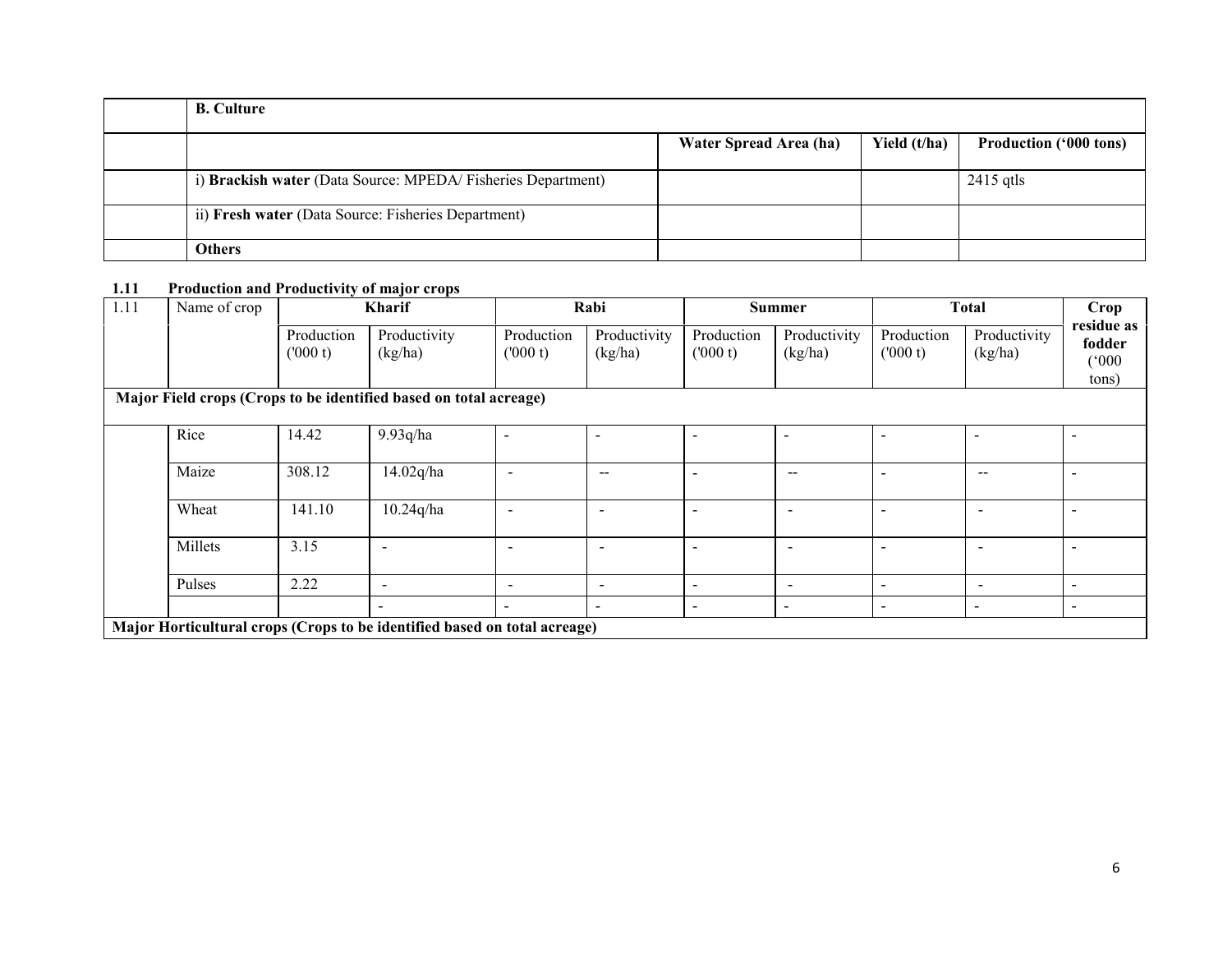| 1.12 | Sowing window for 5 major<br>field crops<br>(start and end of normal<br>sowing period) | <b>Maize</b> | Rice | Rajmash | Wheat | Rabi oilseed |
|------|----------------------------------------------------------------------------------------|--------------|------|---------|-------|--------------|
|      | Kharif-Rainfed                                                                         |              |      |         |       |              |
|      | Kharif-Irrigated                                                                       |              |      |         |       |              |
|      | Rabi-Rainfed                                                                           |              |      |         |       |              |
|      | Rabi-Irrigated                                                                         |              |      |         |       |              |
|      | Summer-irrigated                                                                       |              |      |         |       |              |
|      | Summer-rainfed                                                                         |              |      |         |       |              |

| 1.13 | What is the major contingency the district is prone to? (Tick mark) | Regular*   | Occasional    | <b>None</b> |
|------|---------------------------------------------------------------------|------------|---------------|-------------|
|      | Drought                                                             | $\lambda$  |               |             |
|      | Flood                                                               | $\sqrt{ }$ |               |             |
|      | Cyclone                                                             |            |               |             |
|      | Hail storm                                                          | $\sqrt{ }$ |               |             |
|      | Heat wave                                                           | $\Delta$   |               |             |
|      | Cold wave                                                           | $\lambda$  |               |             |
|      | Frost                                                               | $\sqrt{ }$ |               |             |
|      | Sea water intrusion                                                 |            | $\mathcal{N}$ |             |
|      | Snowfall                                                            | $\sqrt{ }$ |               |             |
|      | Landslides                                                          | $\sqrt{ }$ |               |             |
|      | Earthquake                                                          | $\sqrt{ }$ |               |             |
|      | Pests and disease outbreak (specify)                                | $\sqrt{ }$ |               |             |
|      | Others (like fog, cloud bursting etc.)                              | $\sqrt{ }$ |               |             |

\*When contingency occurs in six out of 10 years

| 1.14 | Include Digital maps of<br>the district for | Location map of district within State as Annexure I | Enclosed: Yes |
|------|---------------------------------------------|-----------------------------------------------------|---------------|
|      |                                             | Mean annual rainfall as Annexure 2                  | Enclosed: No  |
|      |                                             | Soil map as Annexure 3                              | Enclosed: No  |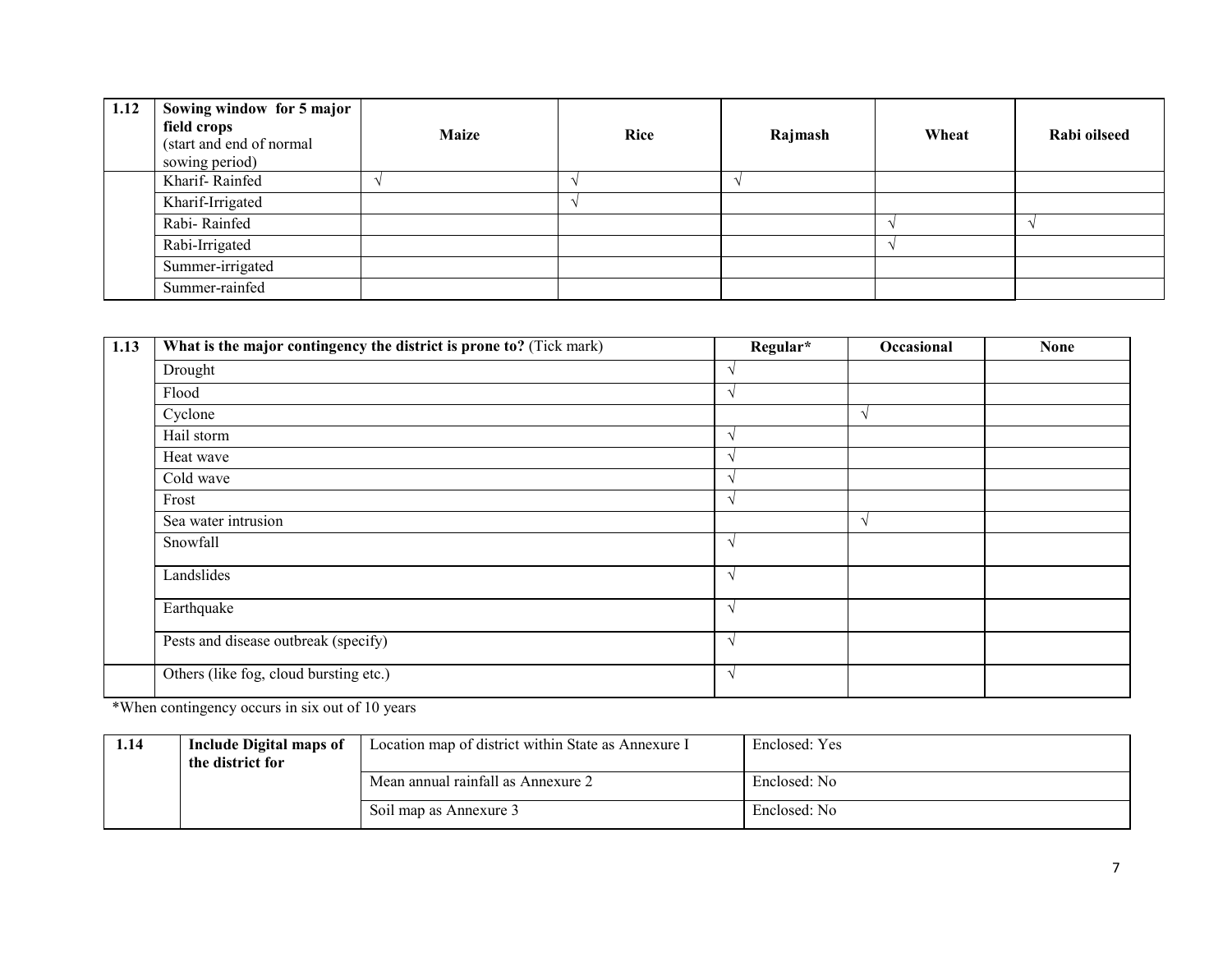2.0 Strategies for weather related contingencies

2.1 Drought

2.1.1 Rainfed situation (REASI) Intermediate region<br>In Intermediate region Moisture received from local rains during month of May based on that the sowing of *kharif* crop done in Apr.-May.

| Condition                               |                     |                       |                                                                               | <b>Suggested Contingency measures</b>                              |                   |
|-----------------------------------------|---------------------|-----------------------|-------------------------------------------------------------------------------|--------------------------------------------------------------------|-------------------|
| <b>Early season</b>                     | Major               | Normal Crop/          | Change in crop / cropping                                                     | <b>Agronomic measures</b>                                          | <b>Remarks</b> on |
| drought (delayed                        | Farming             | Cropping system       | system including variety                                                      |                                                                    | Implementation    |
| onset)                                  | situation           |                       |                                                                               |                                                                    |                   |
| Delay by 2 weeks                        | <b>Medium</b>       | <b>Maize</b> – wheat  | Maize (Hybrid: Monsanto,                                                      | • Reduced inter-row spacing from 75 cm                             |                   |
| $1st$ to $15th$ May                     | rainfall            |                       | Pro-agro 4794) (Composite:                                                    | to 60 cm. Sow by 'Kera' method to                                  |                   |
| 18 <sup>th</sup> & 19 <sup>th</sup> SMW | Clay to clay-       | Maize-Potato          | C-2, C-6, Vijay, Him-123)                                                     | facilitate hoeing/weeding.                                         |                   |
|                                         | loam soils          | Maize - Toria         |                                                                               | • Use organic manure $@$ 5-10 t/ha.                                |                   |
|                                         |                     |                       |                                                                               | • Integrated weed management.                                      |                   |
|                                         | <b>Intermediate</b> |                       |                                                                               | • Apply recommended dose of fertilizer                             |                   |
|                                         | region              |                       |                                                                               | by 'Pora' method.                                                  |                   |
|                                         |                     |                       |                                                                               | • Amount of fertilizer N is to be reduced                          |                   |
|                                         |                     |                       |                                                                               | by 25%.                                                            |                   |
|                                         |                     | Maize (Hybrid)<br>$+$ | <b>Maize</b> (Local tall) <b>Maize</b> $\bullet$ <b>Maize</b> : Rajmash 8 : 1 |                                                                    |                   |
|                                         |                     | Rajmash (Local)       |                                                                               | (Composite: C-2, C-6, Vijay,  . Contour sowing may be done against |                   |
|                                         |                     |                       | $Him-123$<br>$^{+}$<br>Rajmash                                                | the slope and inter cultivation may be                             |                   |
|                                         |                     |                       | (Local)                                                                       | done to conserve the moisture                                      |                   |
|                                         |                     |                       |                                                                               | Ploughing/Ridges and furrow/ /sowing                               |                   |
|                                         |                     |                       |                                                                               | should be done across the slope to                                 |                   |
|                                         |                     |                       |                                                                               | conserve moisture                                                  |                   |
|                                         |                     | <b>Rainfed rice</b>   | Rice $(K-373)$                                                                | Compartmental bunding is done to                                   |                   |
|                                         |                     |                       |                                                                               | conserve the water                                                 |                   |
|                                         |                     |                       |                                                                               | • Use local river/conserved water                                  |                   |
| Delay by 4 weeks                        | <b>Medium</b>       | <b>Sole Maize</b>     | Hybrid: Monsanto, Pro-agro                                                    | Use higher seed rate i.e 35-40 kg/ha                               |                   |
| $16^{th}$ to $30^{th}$ May              | rainfall            | Intercropping         | 4794                                                                          | Seed treatment with Captan or Thiram                               |                   |
| $20^{th}$ & $21^{st}$ SMW               | Clay to clay-       | Maize $+$ Rajmash     | Maize $(Local) + Rajmash$                                                     | $(a)$ 3g/kg of seed                                                |                   |
|                                         | loam soils          |                       | (Local)                                                                       |                                                                    |                   |
|                                         | <b>Intermediate</b> | <b>Rainfed rice</b>   | Rice $(K-373)$                                                                | Compartmental bunding is done to                                   |                   |
|                                         | region              |                       |                                                                               | conserve the water                                                 |                   |
|                                         |                     |                       |                                                                               | • Use local river/ conserved water                                 |                   |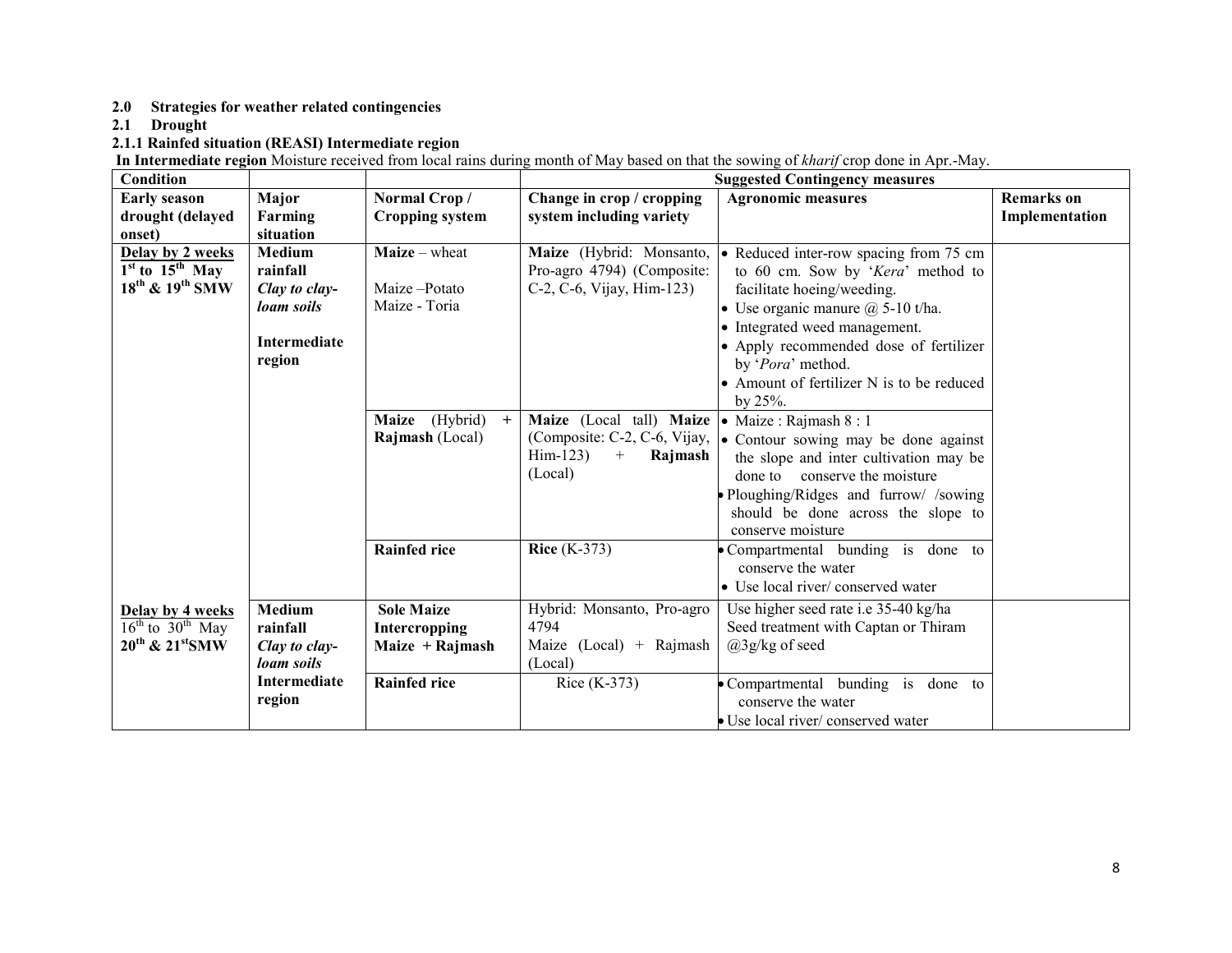| Condition                                         |                                    |                                       |                                                                                                                            | <b>Suggested Contingency measures</b>                                                                                   |                                     |
|---------------------------------------------------|------------------------------------|---------------------------------------|----------------------------------------------------------------------------------------------------------------------------|-------------------------------------------------------------------------------------------------------------------------|-------------------------------------|
| <b>Early season</b><br>drought (delayed<br>onset) | Major<br>Farming<br>situation      | Normal Crop/<br>Cropping system       | Change in crop / cropping<br>system including variety                                                                      | <b>Agronomic measures</b>                                                                                               | <b>Remarks</b> on<br>Implementation |
| Delay by 6 weeks<br>$1st$ to $15th$ June          | <b>Medium</b><br>rainfall          | <b>Maize</b>                          | Maize (local) for fodder                                                                                                   | As recommended by SKUAST-J<br>package of practices.                                                                     |                                     |
| $22^{th}$ & $23^{rd}$ SMW                         | Clay to clay-<br><i>loam soils</i> | <b>Maize + Pulse</b>                  | Maize + Pulse (for fodder)                                                                                                 | $-do-$                                                                                                                  |                                     |
|                                                   | Intermediate<br>region             | <b>Fodder Maize</b><br>(African tall) | fodder of<br>Mixed<br>maize<br>$(A$ frican tall) + Cowpea<br>$(\text{Type-2}) + \text{Cluster bean}$<br>(Ageta-guara-III). | $-do-$                                                                                                                  |                                     |
|                                                   |                                    | <b>Black</b> gram                     | Black gram (Pant U-19,<br>Uttara and local)                                                                                | Reduce the dose of N by 50%.<br>➤<br>Treat the seed with Captan/Thiram<br>≻<br>$(a)$ 3g/kg seed.                        |                                     |
|                                                   |                                    | Green gram<br>$(ML-131, PDM-54)$      | for<br>Green<br>(local)<br>gram<br>fodder                                                                                  | $-do-$                                                                                                                  |                                     |
|                                                   |                                    | Cowpea                                | Cowpea $(C-152, PS-42$ and<br>local) for fodder                                                                            | $-do-$                                                                                                                  |                                     |
|                                                   |                                    | <b>Rainfed rice</b><br>$(K-373)$      | Rice $(K-373)$<br>$\bullet$                                                                                                | Transplant 4-5 plant/hill<br>• Use local river/nallah water<br>• Compartmental bunding is done to<br>conserve the water |                                     |

**Rainfed situation (REASI) Sub tropical region**<br>Normal onset & Withdrawal of monsoon: 28<sup>th</sup> June ± 9 days & 19<sup>th</sup> Sept. ± 8 days

| <b>Condition</b>                            |                               |                 |                           | <b>Suggested Contingency measures</b>         |                   |
|---------------------------------------------|-------------------------------|-----------------|---------------------------|-----------------------------------------------|-------------------|
| <b>Early season</b>                         | Major                         | Normal Crop/    | Change in crop / cropping | <b>Agronomic measures</b>                     | <b>Remarks</b> on |
| drought (delayed                            | Farming                       | Cropping system | system including variety  |                                               | Implementation    |
| onset)                                      | situation                     |                 |                           |                                               |                   |
| Delay by 2 weeks                            | High rainfall                 | Maize-wheat     | No change                 | • Dry sowing of maize can be followed, so     |                   |
| $(5^{\text{th}}$ to $15^{\text{th}}$ July)* | Clay to clay-                 |                 |                           | after getting rainfall, it will<br>that       |                   |
| $27^{\text{th}}$ & $28^{\text{th}}$ SMW     | loam soils                    | Maize- mustard/ |                           | germinate.                                    |                   |
|                                             | <b>Sub-Tropical</b><br>region | gobi sarson     |                           | • Apply fertilizer by ' <i>Pora</i> ' method. |                   |
|                                             |                               | Maize - oats    |                           | • Amount of fertilizer N is to be reduced     |                   |
|                                             |                               |                 |                           | by 50% and $P_2O_5$ and $K_2O$ both is to be  |                   |
|                                             |                               |                 |                           | reduced by 25%.                               |                   |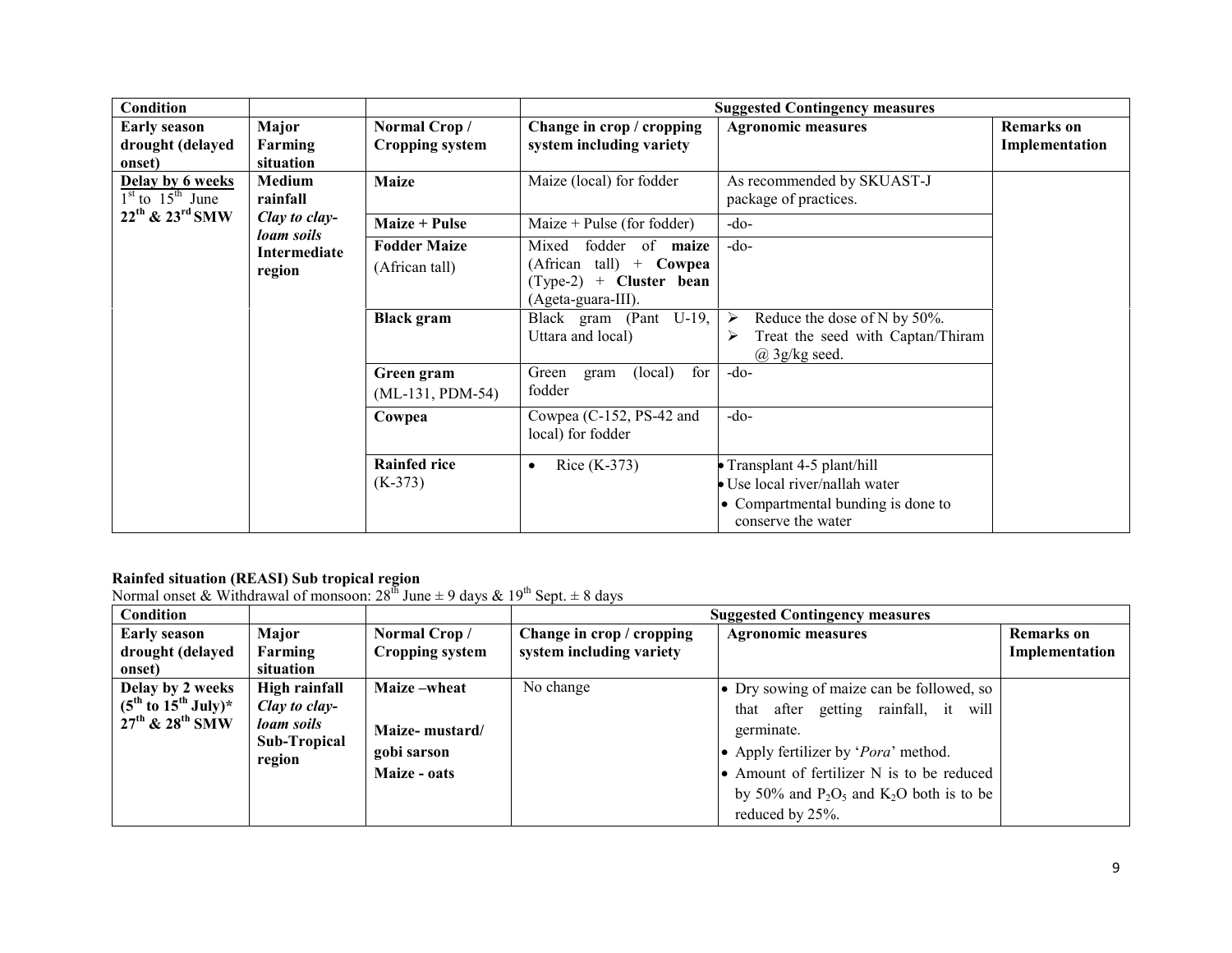|                                                                  |                                             |                                                |                                                                                                                     | • Reduce the inter-row distance from 75 to<br>60 cm and sow by 'Kera' method to<br>facilitate hoeing/weeding                                                                    |  |
|------------------------------------------------------------------|---------------------------------------------|------------------------------------------------|---------------------------------------------------------------------------------------------------------------------|---------------------------------------------------------------------------------------------------------------------------------------------------------------------------------|--|
|                                                                  |                                             | Maize +<br>Jowar                               | <b>Maize</b> (grain) + <b>Jowar</b> (M P)<br>Charri)                                                                | Sowing of maize and jowar for fodder<br>purpose                                                                                                                                 |  |
|                                                                  |                                             | <b>Black</b> gram                              | Black gram (Pant U-19,<br>Uttara) /Green gram(PDM-54,<br>ML-131, ML-818)                                            | • One row of pulse in between two rows of<br>maize.<br>• Inoculate the seed of black gram/green<br>gram with Rhizobium culture                                                  |  |
|                                                                  |                                             | Sesamum                                        | Punjab til-1                                                                                                        | Sowing of Sesamum by using 2 to 2.5 kg<br>seed /ha                                                                                                                              |  |
|                                                                  |                                             | <b>Rainfed rice</b>                            | Rice (PC-19)                                                                                                        | • Puddle the rice fields and use 2-3<br>seedlings per hill.<br>• Apply recommended dose of fertilizer at<br>the time of sowing                                                  |  |
| Delay by 4 weeks                                                 | <b>High rainfall</b><br>Clay to clay-       | Maize                                          | In last week of July: Maize<br>(fodder)                                                                             | Ploughing/ Ridges and furrow/ /sowing<br>should be done across the slope to                                                                                                     |  |
| $(16^{th}$ to $31^{st}$<br>$July)*$<br>$29^{th}$ & $30^{th}$ SMW | loam soils<br><b>Sub-Tropical</b><br>region | Maize + Cowpea +<br>cluster bean for<br>fodder | Fodder: Mixed fodder of<br>maize (African tall) + cowpea<br>$(EC 4216, Type-2)/$ cluster<br>bean (Ageta-Guara-III). | conserve moisture<br>For achieving the optimum<br>plant<br>population in crust prone<br>areas.<br>amendments like Branker leaves, FYM,<br>Cowpea straw of 1 cm thick layers may |  |
|                                                                  |                                             | Maize + cowpea                                 | Maize (African tall) + cowpea<br>(EC-4216, Type-2)                                                                  | be used on the sown rows.                                                                                                                                                       |  |
|                                                                  |                                             | Bajra + Cowpea                                 | $+$ cowpea (EC-4216, Type-2)                                                                                        | Bajra (WCC-75, ICMS-7703) Mixed fodder also can be sown<br>Bajra can also be sown in the later part of<br>July <i>i.e</i> up to last week of July                               |  |
|                                                                  |                                             | Fodder                                         | Jowar + cowpea (EC-4216,<br>$Type-2)$                                                                               | do                                                                                                                                                                              |  |
| Delay by 6 weeks<br>(1 <sup>st</sup> to 14 <sup>th</sup> )       | High rainfall<br>Clay to clay-              | <b>Maize</b>                                   | Maize (local) for fodder                                                                                            | As recommended by SKUAST-J package<br>of practices.                                                                                                                             |  |
| August $)^*$<br>$31st$ & $32nd$ SMW                              | loam soils<br>Sub-Tropical                  | <b>Maize + Pulse</b>                           | Maize + Pulse (for fodder)                                                                                          | $-do-$                                                                                                                                                                          |  |
|                                                                  | region                                      | <b>Fodder Maize</b><br>(African tall)          | fodder<br>of maize<br>Mixed<br>(African tall) + Cowpea<br>$(Type-2)$ + Cluster bean<br>(Ageta-guara-III).           | $-do$                                                                                                                                                                           |  |
|                                                                  |                                             | <b>Black</b> gram                              | Black gram (local) for fodder                                                                                       | • Reduce the dose of N by 50%.                                                                                                                                                  |  |